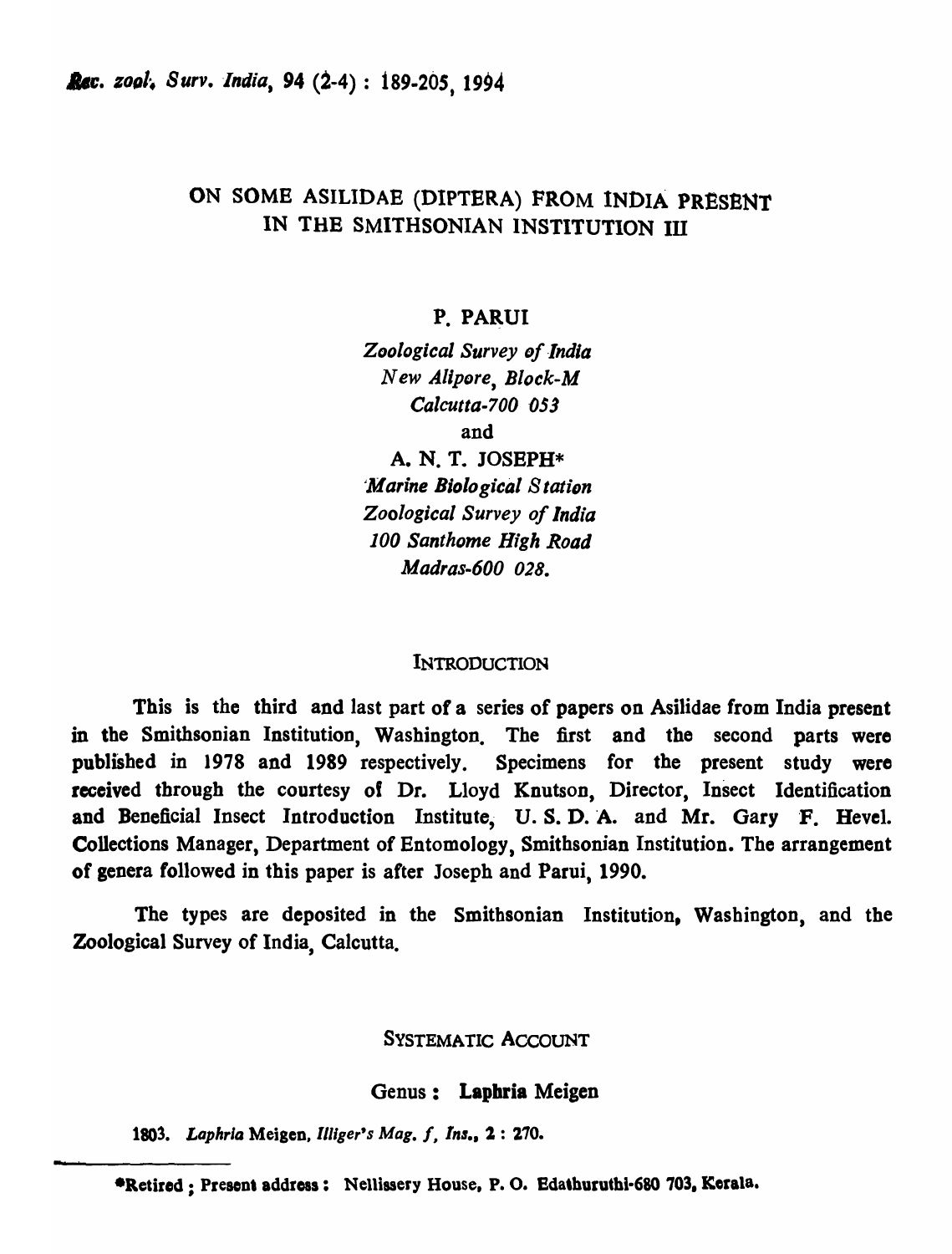# 1. Laphria nathaui Joseph and Parui

1981. Laphria nathani Joseph and Parui, *Ent. scand.*, 12: 217.

*Material:* 13  $\delta$ , 18  $\epsilon$ , Tamil Nadu: Cherangode, 1060 m, v. 1950, coll. P. S. Nathan (S. W. Bromley coll. 1955);  $3 \leq \zeta$ , 1  $\zeta$ , Cherangode, 1060 m, xi. 1950, coll. P. S. Nathan ;  $1 \delta$ , Karnataka: South Coorg: Ammathi South, *112S* m, Y. 1951, colI. P. S. Nathan.

*Distribution:* Karnatata, Kerala and Tamil Nadu.

## Genus: Laxenecera Macquart

*1838. Laxenecera* Macquart, *Dipt. exot.,* 1 (2): 194.

## 2. Laxenecera flavibarbis Macquart

*1838. Laxenecera flavlbarb;,* Macquart, *Dipt. exot.,* 1 (2) : 194.

*Material:* 6  $3$ , 6  $2$ , Madhya Pradesh: Jabalpur, 360 m, ix. 1957, coll. P. S. Nathan; 3 9, Jabalpur, ix. 1958, coll. P. S. Nathan.

*Distribution* : Bihar, Goa, Gujarat, Maharashtra, Rajasthan, Tamil Nadu, Uttar Pradesh and West Bengal.

*Remarks:* This is the first record from Madhya Pradesh.

#### Genus: Nusa Walker

# 3. Nusa karalkaiensis Joseph and Parui

*1989. Nusa karaikalensis* Joseph and Parul, *Orient. Insects,* 23: 193.

*Material*: 1  $\delta$ , Pondicherry: Karaikal: Bagaram: Kurum, iii. 1947, coll.<br>P. S. Nathan.

 $Distriolution:$  Pondicherry.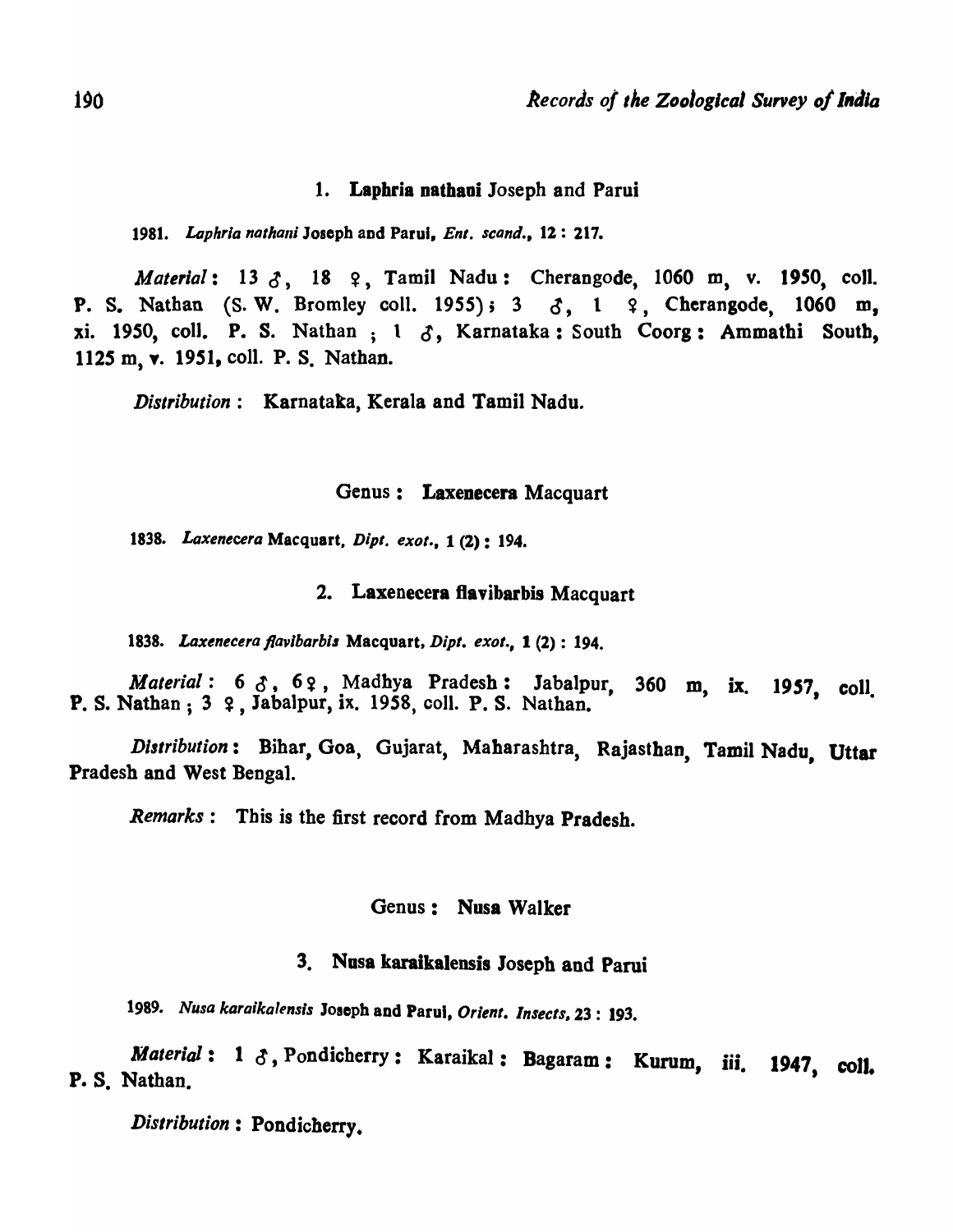#### Genus: Microstylum Macquart

*1838. Mlcroslylum* Macquart, *Dipt. exot.,* 1 (2) : 26.

# 4. Microstylum ananthakrishnani Joseph and Parui

*1984. Mlcrostylum ananthakrlshnani* Josoph and Parui, *Ent. scand.,* 15: 449.

*Material*: 1  $\varphi$ , Tamil Nadu: Nilgiri hills: Cherangode, 1060m, 15.v.1950, coll. P. S. Nathan.

*Distribution:* Karnataka and Kerala.

*Remarks:* This is the first record from Tamil Nadu.

#### Genus: Saropogon Loew

#### **5. Saropogon hulli Joseph and Parui**

*1981. Saropogon hulll* JOleph and Parui, *Orient. Insects,* 15: 27.

*Material*: 1 ?, Tamil Nadu: Nilgiri hills: Singara 1030 m, v. 1948, coll. P. S. Nathan:  $1 \text{ } \mathcal{J}, 2 \text{ } \mathcal{L}, 1$  Nilgiri hills: Naduvatum, 1820 m, v. 1958, coll. P. S. Nathan; 1 2. Nilgiri hills: Gudalur, 1065 m, iv. 1959, coll. P. S. Nathan.

*Distribution*: Karnataka and Kerala.

*Remarks:* This is the first record from Tamil Nadu.

# Genus: Trigonomima Enderlein

1914. Trigonomima Enderlein, *Wein. Ent. Ztg.*, 33: 164.

# 6. Trigonomima anamaliensis Joseph and Parui

**1980.** Trigonomima anamaliensis Joseph and Parui, *Bull. zool. Surv. India*, 2: 197.

Material:  $3 \delta$ , 16  $\epsilon$ , Tamil Nadu: Nilgiri hills: Cherangode, 1060m, coll.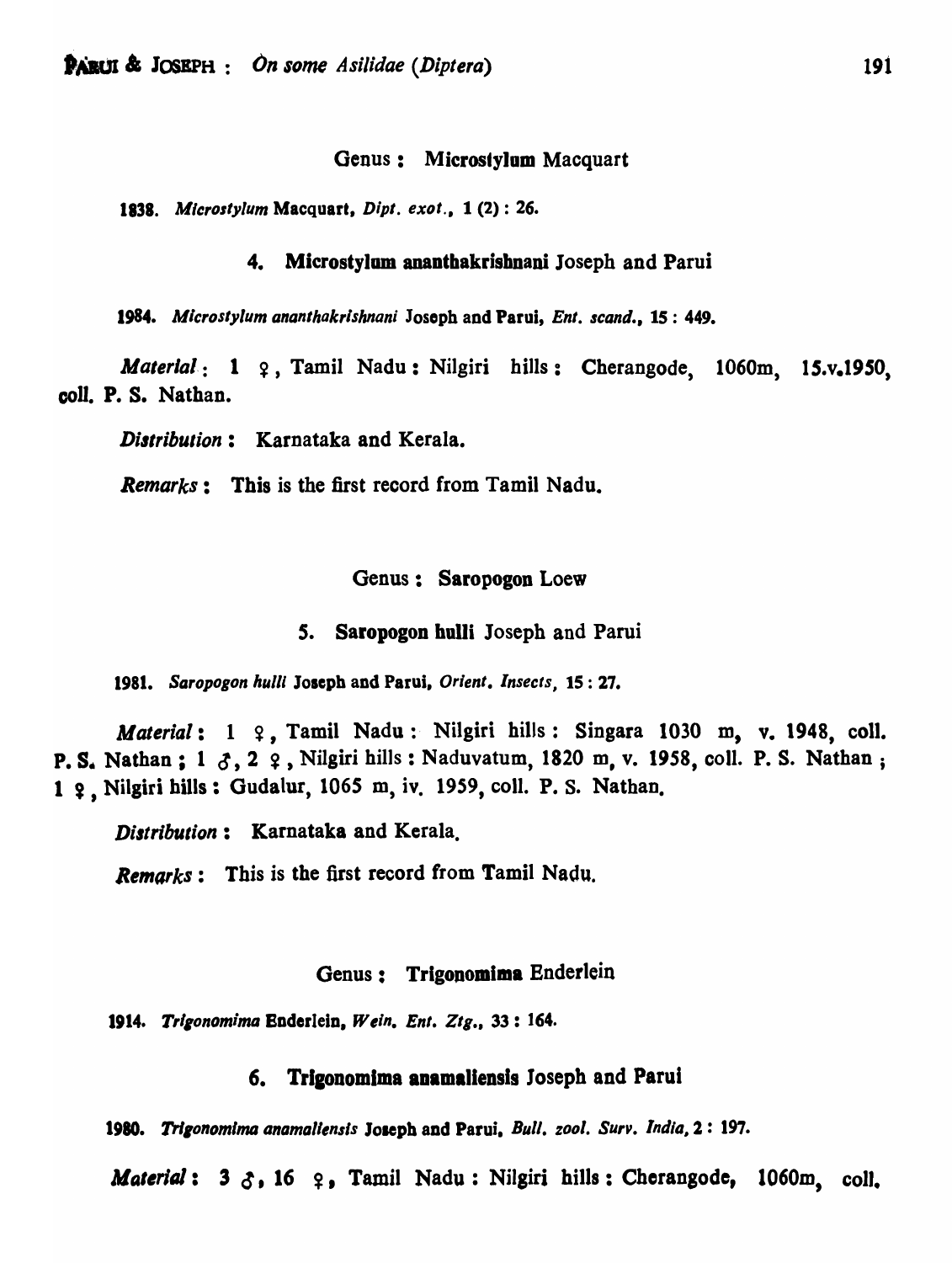P. S. Nathan;  $1 \text{ } \mathcal{S}$ , Nilgiri bills: Gudalur, 1060m, iv.1959, coll. P. S. Nathan; 1  $\delta$ , 2  $\varphi$ , Karnataka: Mudigore, 6.iv.1980, coll. Mathis and Freidberg.

*Distribution*: Kerala and Tamil Nadu.

*Remarks:* Tbis is the first record from Karnataka.

# Genus: Stenopogon Loew

*1847. Stenopogon* Loew. *Linn. Ent.,* 2: 453.

# 7. Stenopogon manii Joseph and Parui

1981. Stenopogon manii Joseph and Parui, Orient. Insects, 15: 106.

Material: 1 ?, Kerala: S. Malabar: Walayar forest, 1063 m, v.1947, coll. P. S. Nathan:  $2 \, \delta$ , 1  $\varphi$ , Tamil Nadu: Nilgiri hills: Hooker Estate, 1150 m, 4.xi.1950, coll. P. S. Nathan; 2 & Nilgiri hills: Wood Estate, 1420 m, 5.xi.1950, coll. P. S. Nathan; 1  $\delta$ , Tamil Nadu: Anamalai hills: Cinchona, 1065 m, iv.1957, coll. P. S. Nathan; 2  $\delta$ , Tamil Nadu: Nilgiri hills: Naduvatum, 1820 m, v.1958, coll. P. S. Nathan.

Distribution: Kerala and Tamil Nadu.

# 8. Stenopogon raven (Bromley)

*1938. Scleropogon raven* Bromley. *Indian* J. *Agric. Sci.,* 8 (6): 865.

*Material*; 1  $\varphi$ , Kerala: S. Malabar: Walayar forest, 1065 m, v.1947, coll. P. S. Nathan,  $2 \delta$ , 1  $9$ , Tamil Nadu: Nilgiri hills: Hooker Estate, 1150 m, 4.xi.1950. coll. P. S. Nathan;  $2 \quad 2 \quad 4$ , Nilgiri hills; Wood Estate, 1420 m, 5.xi.1950, coll. P. S. Nathan; 2  $\delta$ , Nilgiri hills: Naduvatum, 1820 m, v.1958, coll. P. S. Nathan.

*Distribution* : Tamil Nadu.

*Remarks*: This is the first record from Kerala.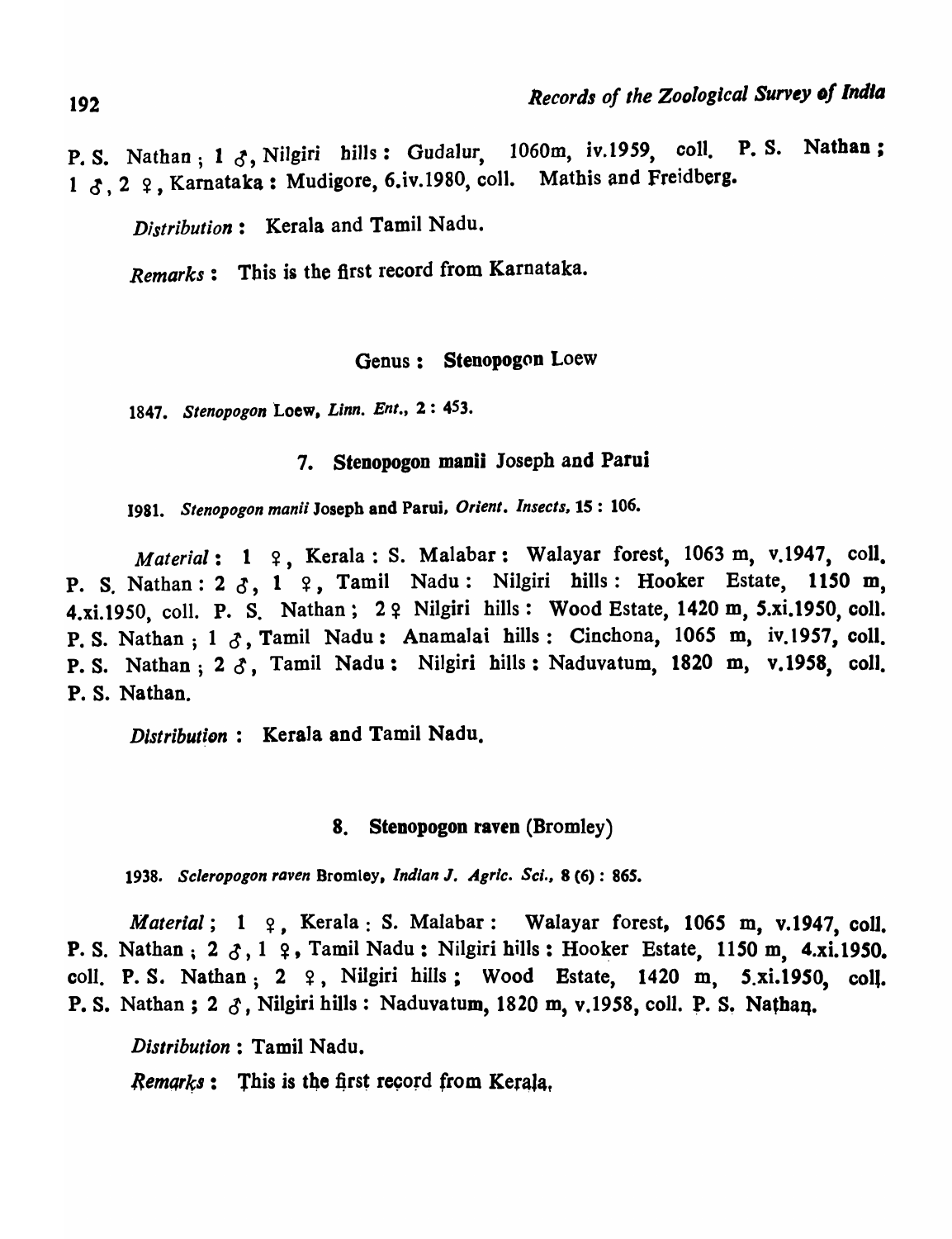#### Genus: Damalis Fabricius

1805. *Damalis Fabricius, Systema Antliatorum*: 147.

## 9. Damalis dravidica (Joseph and Parui)

1984. *Xenomyza dravidica* Joseph and Parui, *Ent. scand.*, 15:444. 1990. Damalis dravidica: Joseph and Parul, *Rec. zool. Surv. India, Occ. Paper No.* 113: 32.

*Material*: 3  $\zeta$ . 17  $\zeta$ , Tamil Nadu: Nilgiri hills: Cherangode, 1060 m, v.1950, coli. P. S. Nathan.

*Distribution*: Karnataka, Kerala and Tamil Nadu.

## 10. Damalis fusca Walker

1849. Damalis fusca Walker, List. Dipt. Colln Br. Mus., 2: 481.

*Material*: 3  $\delta$ , 1  $\epsilon$ , Tamil Nadu: Nilgiri hills: Cherangode, 1060 m, v.1950, coli. P. S. Nathan (8. W. Bromley coil. *1955).* 

*Distribution:* Karnataka. Kerala, Pondicherry, Uttar Pradesh and West Bengal.

*Remarks:* This is the first record from Tamil Nadu.

#### Genus: Merodontiaa Enderlein

#### 11. Merodontina spinulosa Joseph and Parui

1990. Merodontina spinulosa Joseph and Parul, *Colemania*, Bangalore (in press).

*Material*: 2  $\zeta$ , Meghalaya: Nongpoh forest, 25-28.iv.1980. coll. A. Freidberg,

*Distribution:* Meghalaya.

"

#### Genus: Mlchotamla Macquart

1838. *Michotamia* Macquart, *Dipt. exot.*, 1(2): 75,

REC 7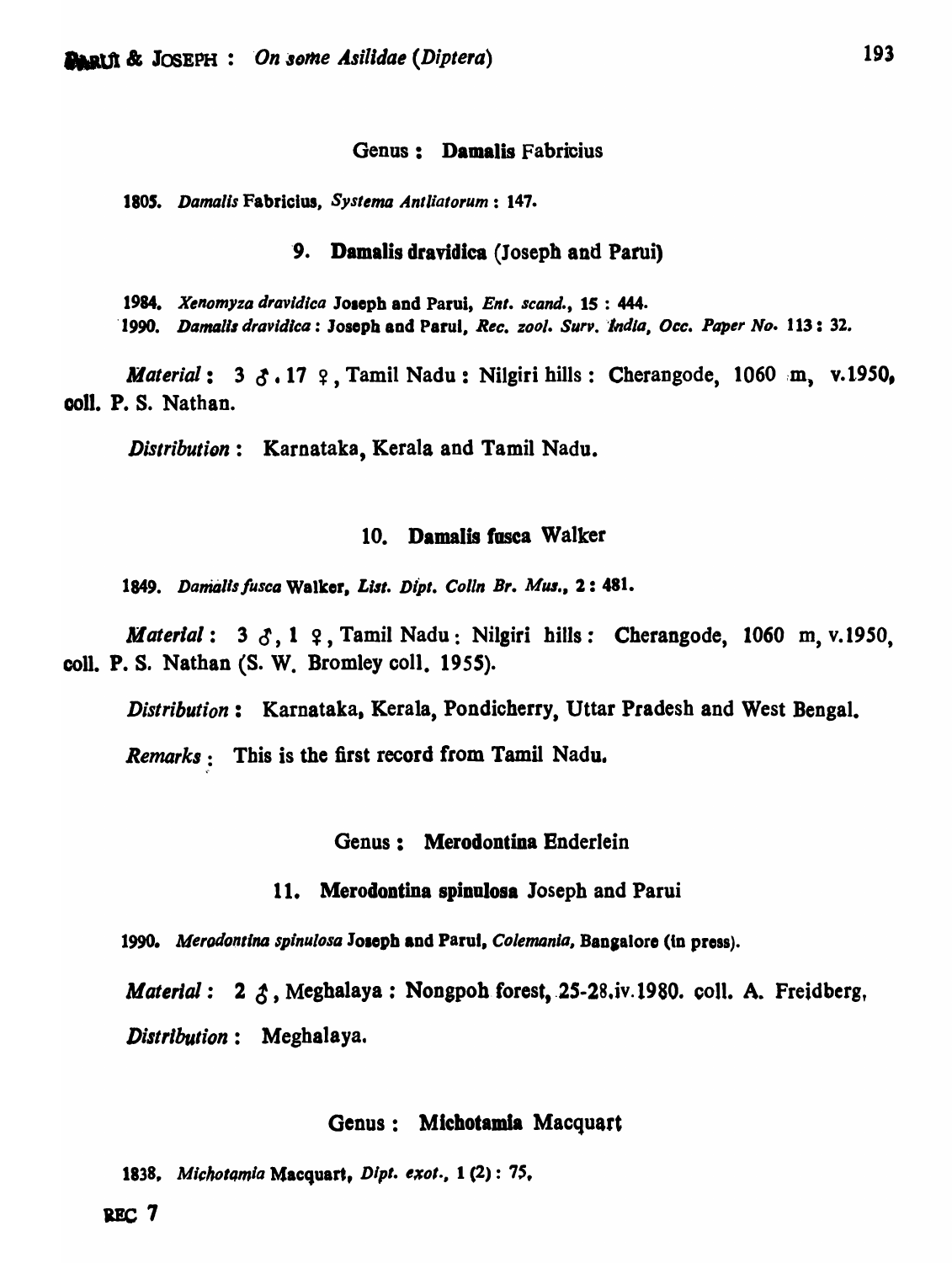# 12. Micbotamia aurata (Fabricius)

*1794. .4si/us aurala* Fabricus. *Ent. Syst .•* 4: 387.

*Material: 2*  $\uparrow$ *, 4 \vertiff \condoty Chilka Lake, 16.iv.1944, coll.* D. B. Hardy.

*Distribution:* Andhra Pradesh, Bihar, Delhi, G08, Gujarat, Karnataka, Kerala, Madhya Pradesh, Orissa, Pondicherry, Rajasthan, Tamil Nadu, Uttar Pradesh and West Bengal.

# 13. Michotamia maequarti Joseph and Parui

1984. Michotamia macquarti Joseph and Parui, *Rec. zool. Surv. India*, Occ. Paper No. 66: 28.

*Material:* 1  $\delta$ , Meghalaya: Nongpob forest, 25-28.iv.1980, coll. A. Freidberg.

*Distribution:* Uttar Pradesh.

*Remark,:* Here, this is the first record from Meghalaya.

# Genus: Ommatius Wiedemann

1821. Ommatius Wiedemann, Dipt. exot., 1: 213.

## 14. Ommatius jabalpurensis Joseph and Parui

*1983. Ommallul jaba/purensis* Joseph and Parui. *Ent. scand .•* 14: 90.

*Material:* 1  $\delta$ , Madhya Pradesh: Jabalpur, 490 m, ix.1950, coll. P. S. Nathan. *Distribution:* Madhya Pradesh and Orissa.

#### *IS.* Ommatius pseudokempl Joseph and Parui

1987, *Ommatius pseudokempi Joseph and Parui, Bull. zool. Surv. India, 8: 210.*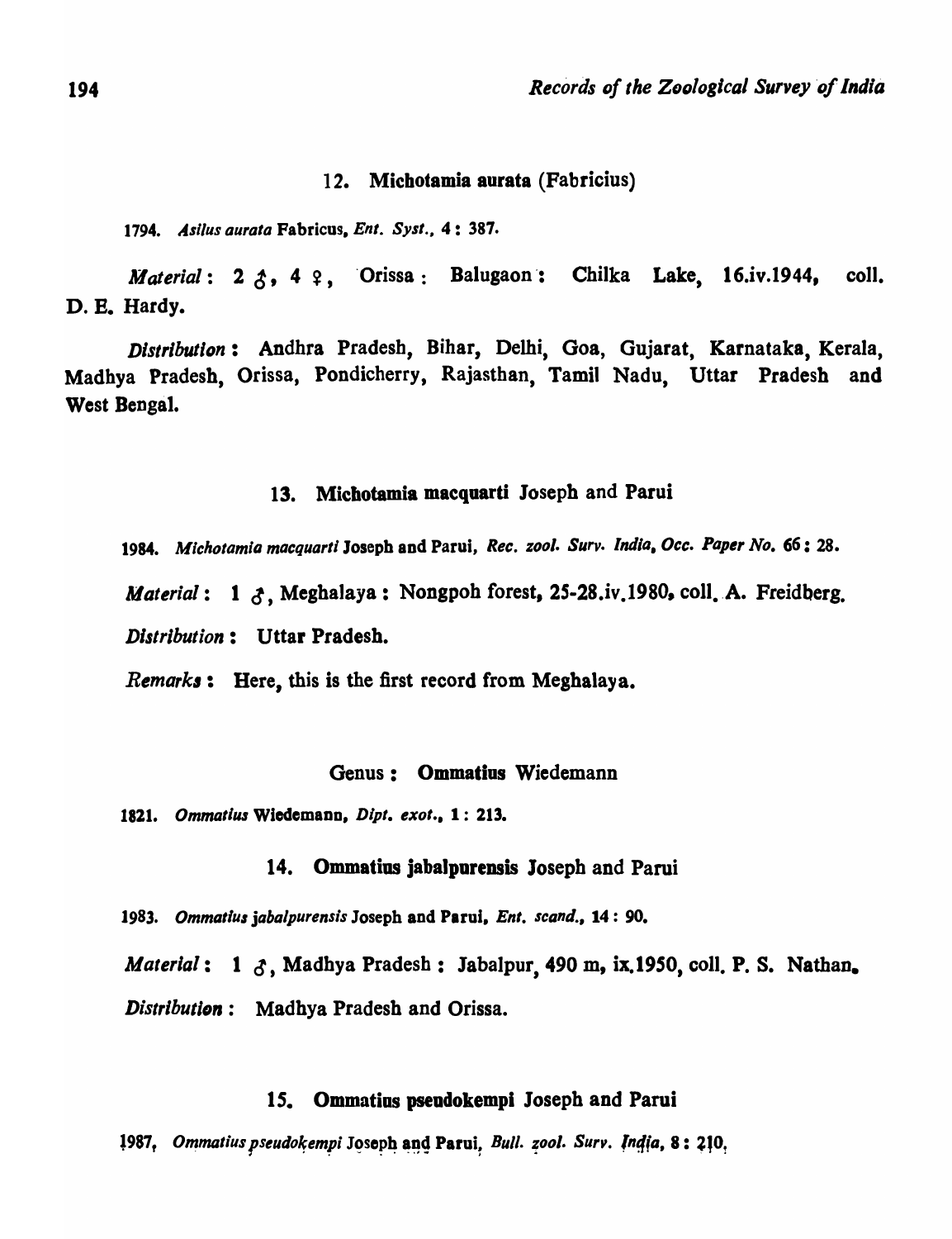**PARUI & JOSEPH**: *On some Asilidae (Diptera)* 195

*Material*: 1  $\delta$ , Pondicherry: Karaikal: Bagaran: Kurum, 26.vi,1950, coll. P. S. Nathan.

*Distribution*: Orissa, Rajasthan and Tamil Nadu.

*Remarks:* This is the first record from Pondicherry.

# 16. Ommatius pillai Joseph and Parui

*1986. Ommat;us pilla;* Joseph and Parul. *Rec. zool. Surv. India,* 84: *lS8.* 

*Material:* 1  $\delta$ , Tamil Nadu: Nilgiri hills: Chirambadi, 1060m, xi.1950, coll. P.8. Nathan.

*Distribution*: Kerala.

*Remarks:* This is the first record from Tamil Nadu.

# Genus: Astoehia Beeker

1913. Astochia Becker, Ann. Mus. zool. Acad. St. Petersbourgh, 17: 538.

17. Astoehia indica Joseph and Parui

*1984. Astochia indica* Josepb and Parui, *Rec. zool. Surv. Indla,Occ. Paper No.* 66: 30.

*Material:* 24 $\delta$ , 4 $\Omega$ , Tamil Nadu: Tranquebar, xi.1949, coll. P.S. Nathan (8. W. Bromley coli. 1955).

*Distribution*: Karnataka.

*Remarks*: This is the first record from Tamil Nadu.

### 18. Astochia pseudoguptai Joseph and Parui

1987. Astochia pseudoguptai Joseph and Parui, *Rec. zool. Surv. India*, 8: 100.

*Material:* 4  $\delta$ , 1  $\gamma$ , Kerala: S. Malabar, v.1947; 1  $\delta$ , Tamil Nadu: Coimbatore, 19.ix.1947: 1  $\delta$ , Coimbatore, 18.iii.1950; 1  $\delta$ , Coimbatore, 4.vii.1950,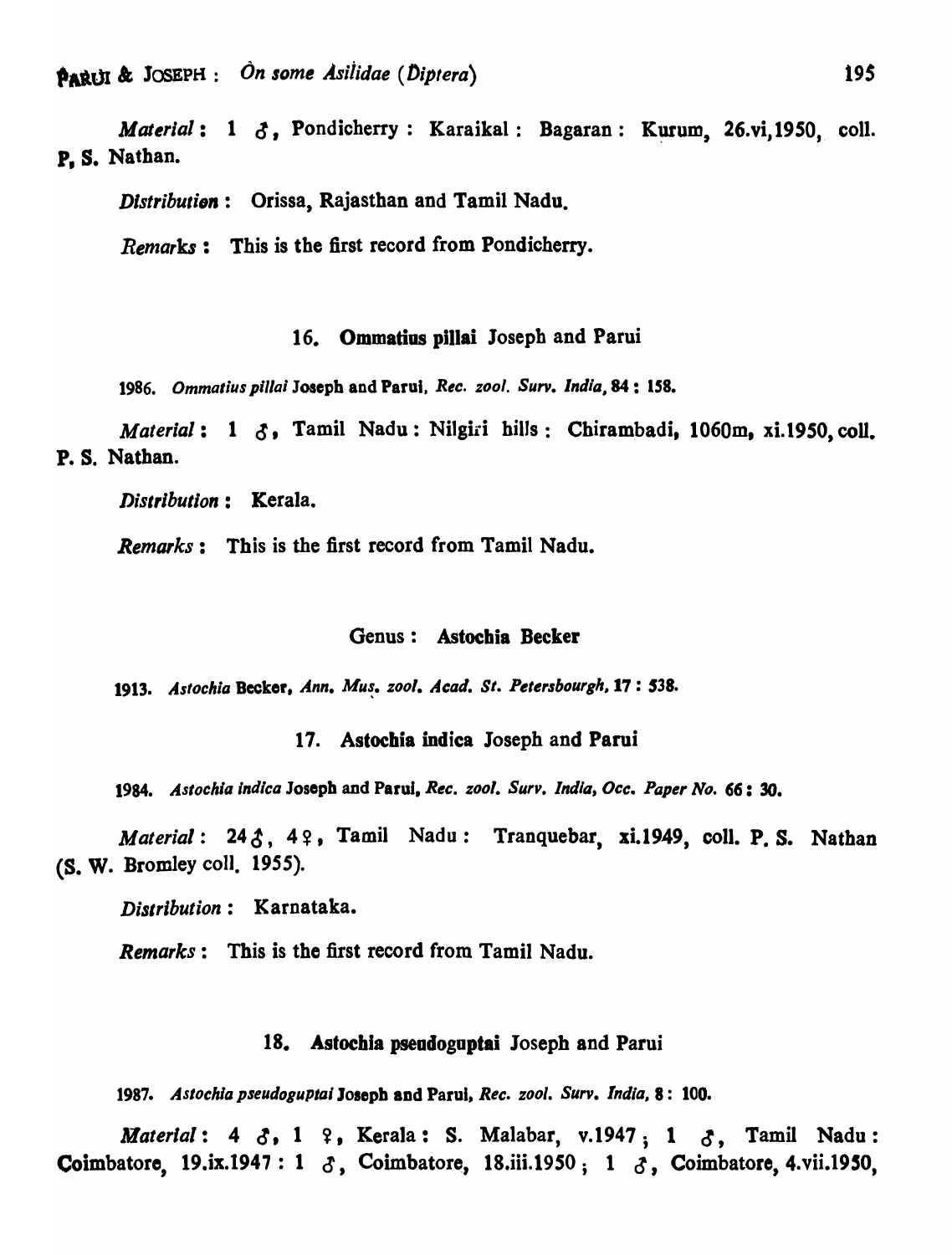all coll. P. S. Nathan (S. W. Bromley coll. 1955).

*Distribution:* Karnataka, Kerala, Rajasthan and Sikkim.

*Remarks;* This is the first record from Tamil Nadu.

# Genus: Clephydroneura Becker

*1925. Cltphydroneura* Becker, *Ent. Milt.* 14: 68.

## 19. Clepbydroneara apicalis Ricardo

1938. Clephydroneura apicalis Ricardo, *Ann. Mag. nat. Hist.*, (11) 1 : 462.

*Material*: 13, Tamil Nadu: Nilgiri hills: Cherangode, 1060m, v.1950 coil, P. S. Nathan.

*Distribution:* Karnataka, Kerala and Tamil Nadu.

# 20. Clephydroneura semirufa Oldroyd

1938. Clephydroneura semirufa Oldroyd, Ann. Mag. nat. Hist., (11) 1: 465.

*Material: 1 3, Tamil Nadu: Nilgiri hills: Cherangode, 1060m, v.1950,* colI. P. S. Nathan.

*Distribution* : Tamil Nadu.

# Genus: Machimas Locw

*1849. Machimus* Loew, *Linn. Ent.,* 4 : 1.

# 21. Machimus dubius Ricardo

*1919. Machlmus dublus* Ricardo, *Ann. Mog. nat. Hisl.* (9) 3: 47.

Material: 123, 22, Himachal Pradesh: Dalhousie, 21.vi.1951, coll. p. N. Oman.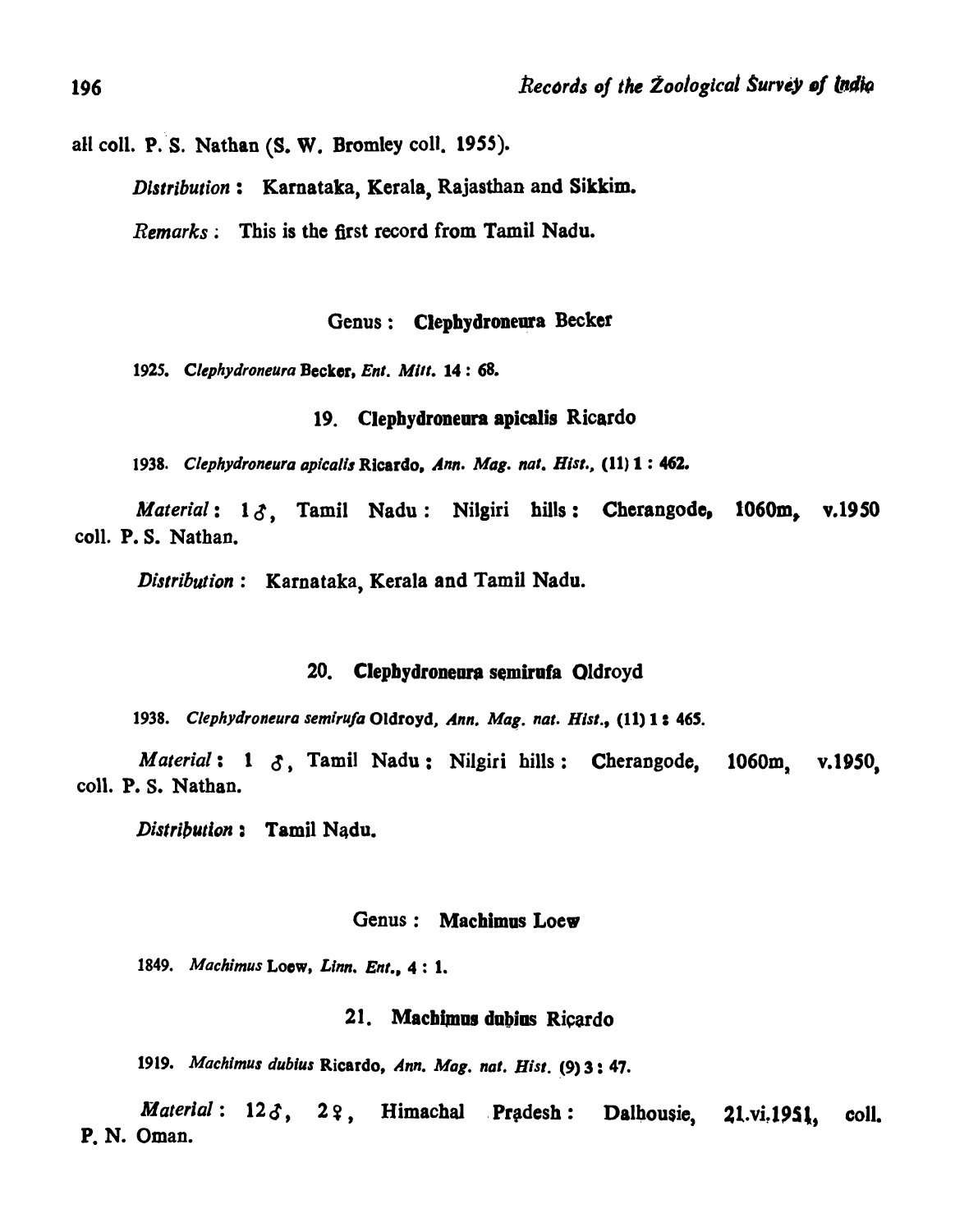*DistributioN:* Himachal Pradesh, Uttar Pradesh and West Bengal.

## 22. Machimas montanus Ricardo

*1919. Machimus montanus* Ricardo, *Ann. Mag. nat. Hist ••* (9) 3 : 52.

*Material*: 1  $\delta$ , Tamil Nadu: Nilgiri hills: Naduvatum, 1820 m, 5.v.1950. coll. P. S. Nathan (S. W. Bromley coll. 1955).

*Distribution:* Maharashtra, Tamil Nadu and Uttar Pradesh.

# 23. Machimus nilgiriensis n. sp.

A medium black species with black and pale yellow mystax and infuscate wing. Male: length 15 mm, wing 9-10 mm; female: 13 mm, wing 10 mm.

*Male: Head* as wide as thorax, black with yellow tomentum; mystax black with pale-yellow bristles in the middle; fronto-orbital and oceller bristles black; occiput with black pile and bristles; postocciput largely pale yellow pilose with a lew dorsal black bristles; postgena pale yellow pilose. Antenna black except wholly yellow pedicel, bristles black; first flagellomere subequal to combined length *01* eoope and pedicel, arista longer than flagellum. Palpus and proboscis black, the former with black and pale yellow pile and the latter with only pale yellow pile.

Thorax black, pale yellow tomentose; pronotum pale yellow with black pile; scutum medially with three tomentose stripes, the middle stripe short, extending to transverse suture; chaetotaxy: notopleurals 2, supra-alars 2, post-alars 2, dorsocentrals many, acrostichal absent; katepisternum with fine yellow pile; meron with a row of long, pale yellow long bristly pile; vestiture black. Scutellum brownish-yellow tomentose, disc with black pile, border with a series of black bristles. Haltere yellow.

*Leg* black; coxa with numerous long, pale, yellow pile, hind coxa with very thin, short pile; anterior two pairs of femora and tibiae with long ventral pile, hind femur with less abundant ventral pile, pile absent in hind tibia; except a few fore and mid femora devoid of bristles, hind femur with a row of anterodorsal pale yellow bristles; fore and mid tibiae with a row of dorsal bristles, hind tibia with a row of dorsal and ventral bristles; hind basitarsus with a mat of golden yellow pile.

*Wing* with apical half dark brown, basal half hyaline.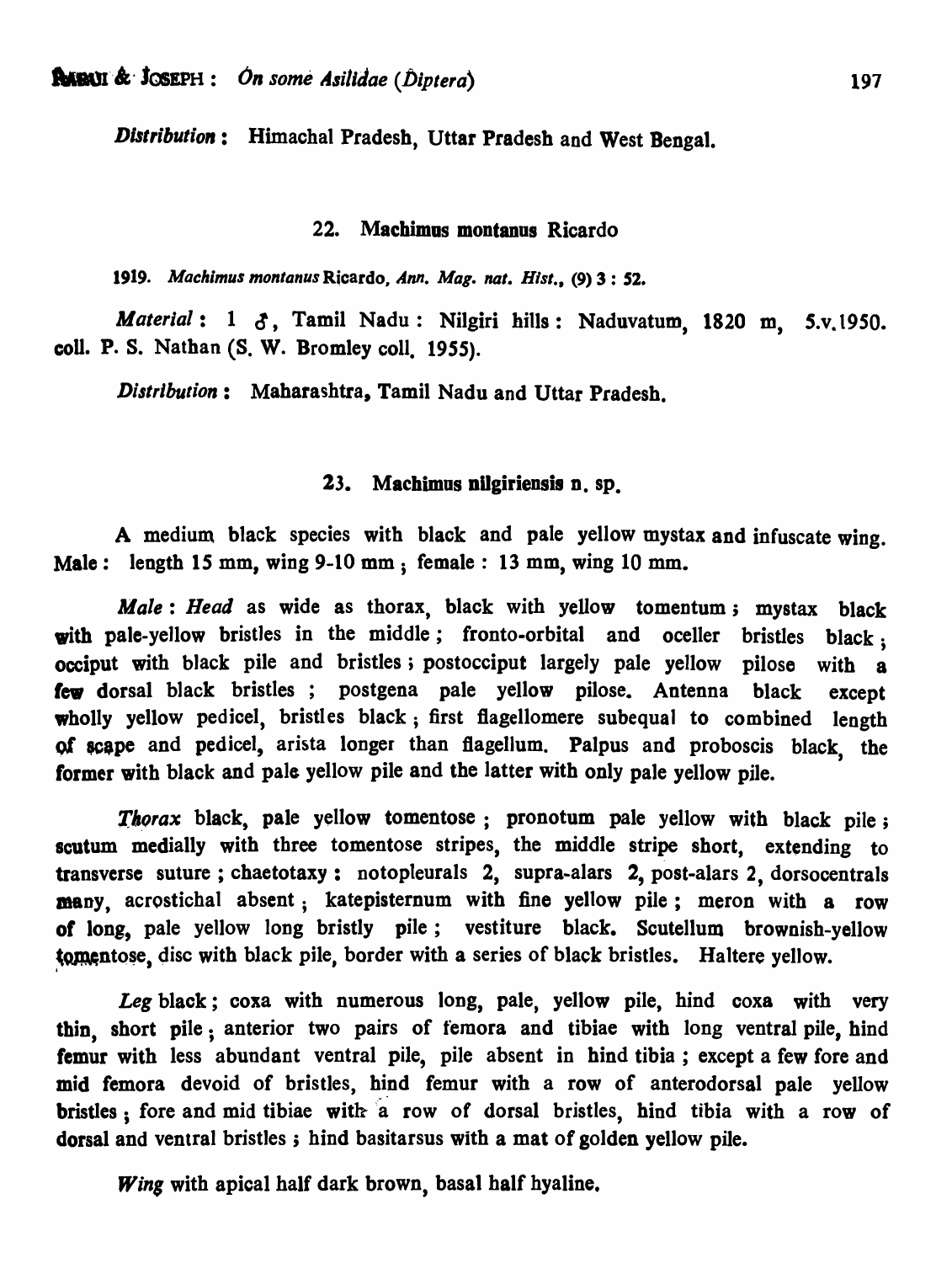Abdomen black, tergum 1 posterolaterally with 1 or 2 black bristles and long. pale yellow pile, teiga 2 and 3 laterally and sterna with pale yellow pile Genitalia



Fig. 1: *Machimus nilgiriensis* n. sp.

(Fig. 1) black with concolourous pile and bristles; epandrium apically cleft ventrally at base with a few pale yellow pile.

*Female*: Similar with the following difference: mystax wholly black. Ovipositor yellowish-brown, longer than segments six and seven together.

*Material: Holotype* 0, Tamil Nadu: Nilgiri hills: Hooker Estate, 1870 m. ix.1950, coll. P. S. Nathan. *Paratypes* 2  $\varphi$ , details as in holytype.

*Remarks:* The species is closely similar to *M achimus indicus* Joseph and Parui but differs in the wholly black pile on scutellum, smaller size and details of male genitalia.

# 24. Machimus parvus Ricardo

1919. Machimus parvus Ricardo, Ann. Mag. nat. *Hist.*, (9) 3: 54.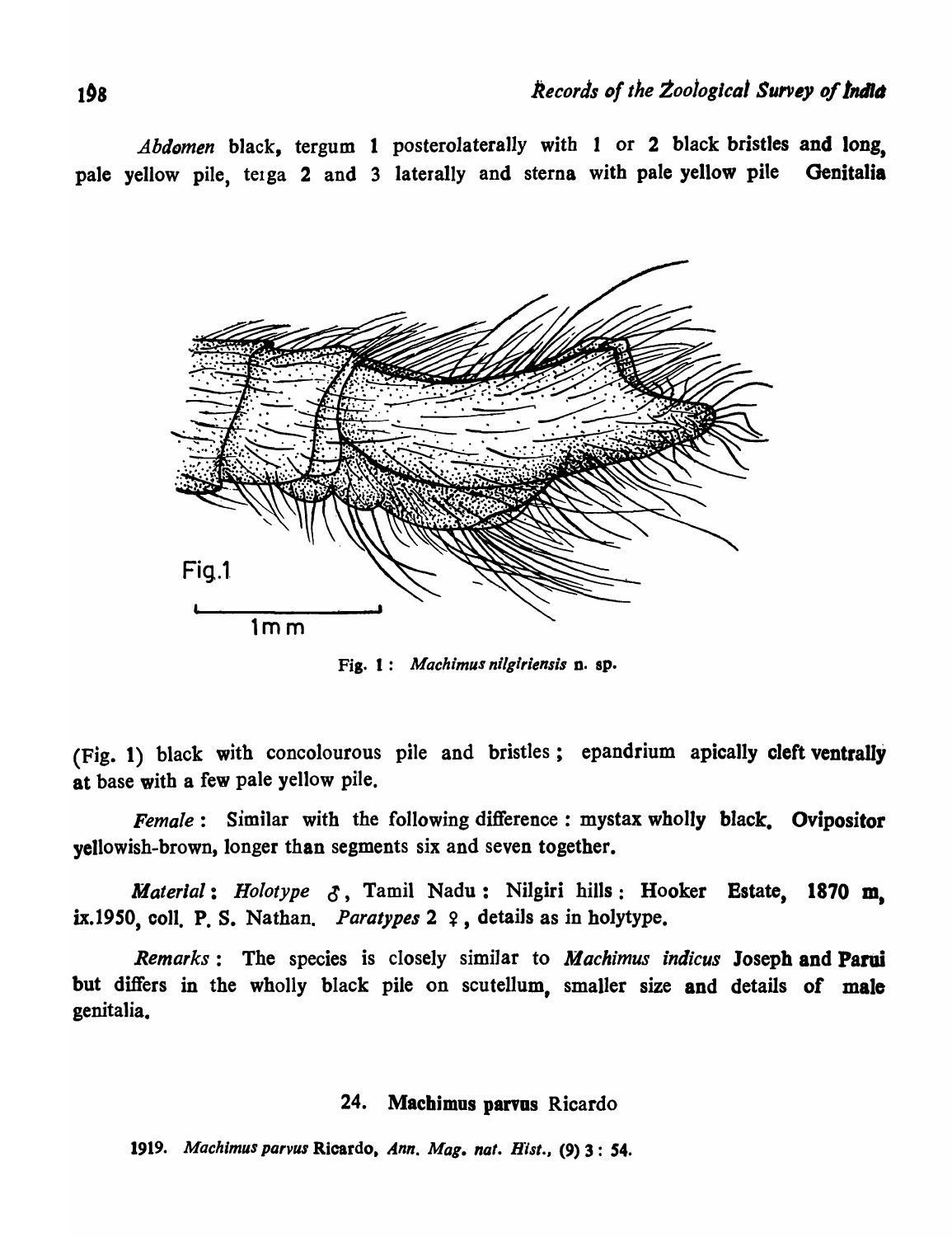*Material*: 1  $\zeta$ , 1  $\varphi$ , Tamil Nadu: Nilgiri hills; Cherangode, 1060 m, xi.1950, coli. P. S. Natban.

*Distribution:* Andhra Pradesh, Karnataka, Kerala and Tamil Nadu.

# Genus: Neoitamus Osten Sacken

*1878. jVeollamus* Oston Sacken, *Smithson Misc. Collns,* 16: .82, *23S* replacement name of *Ilamus*  Loew 1849 : 84.

## 25. Neoitamus sedlaceki Joseph and Parui

*1987. Neoitamus sedlaceki* Joseph and Parui, *Bull. zool. Surv. India,* 8: 231.

*Material: 1 3, Meghalaya: Shillong Botanic Garden, 20.iv.1980, coll. A.* Freidberg; 2  $\zeta$ , Shillong Elephant Falls, 21.iv.1980, coll. A. Freidberg: 1  $\zeta$ , Nongpoh forest, 2S-28.iv.1980, colI. A. Freidberg.

*Distribution:* Megbalaya.

*Remarks:* The species was described from Nepal.

## 26. Neoitamus mussooriensis Joseph and Parui

1984. Neoitamus mussooriensis Joseph and Parui, *Rec. zool. Surv. India, Occ. Paper No.* 66: 21.

*Material:* 1  $\delta$ , Himachal Pradesh: Dalhousie, 21.vi.1961, coll. P. W. Oman.

*Distribution*: Uttar Pradesh. This is the first record from Himachal Pradesh.

## Genus: Pbilodicus Loew

*1848. Philodlcus* Loow, *Linn. Ent.* 3: 391.

#### 27. Pbilodicas femoralis Recardo

*1921. Phi/odieus femoralls* Rlcar4o~ *Ann. Mag. nat. Hist.* (9) 8: 190,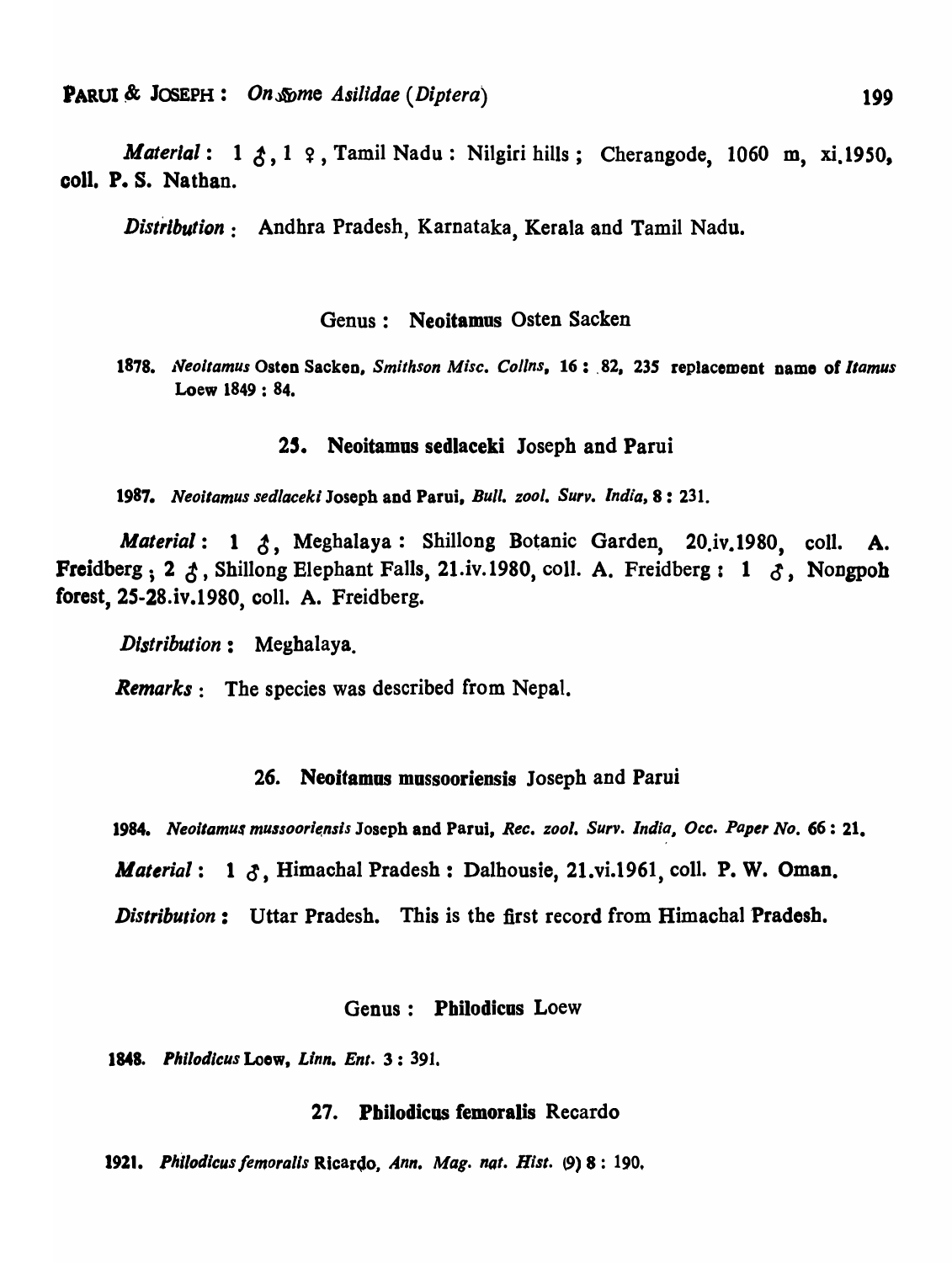*Material*: 9  $3.5$   $9.7$  Tamil Nadu: Nilgiri hills: Cherangode, 1065 m, v.1950, coll. P. S. Nathan (S. W. Bromley coll. 1955)

Distributian: Assam, Arunachal Pradesh, Bihar, Goa, Himachal Pradesh, Karnataka, Kerala, Meghalaya, Orissa, Rajasthan, Tamil Nadu, Uttar Pradesh and West Bengal.

# 28. Pbilodicus prothii Bromley

*1935. Ph ilodicus pruthii* Bromley, *Rec. Indian Mus.,* 37: 224.

*Material*: 1 ?, Tamil Nadu: Tranquebar, xi.1949, coll. P. S. Nathan; 1?, Karnataka: Bangalore, 3.iv.1980, coli. Mathis and Pritberg.

*Distribution:* Andhra Pradesh, Karnataka, Kerala, Rajasthan and Tamil Nadu.

## Genus: Promachus Loew

*1848. Promachus* Loew. *Linn. Ent.#* 3: *390.* 

# 29. Promacbus jabalporensis Joseph and Parui

*1981. Promachus jabalpurensis* Joseph and Parui, *Orient. Insects* 15: 25.

*Material*: 2  $\delta$ , Madhya Pradesh: Jabalpur, 460 m, x.1957; 1  $\delta$ , Tamil Nadu: Coimbatore, xi.1957, all colI. P. S. Nathan.

*Distribution:* Madhya Pradesh.

*Remarks:* This is the first record from Tamil Nadu.

# 30. Promachus smithi n. sp.

A robust species with uniformly brown wing, yellow and black leg, black abdomen with broad yellow bands and shining black genitalia. Male: length 30 mm, wing 22 mm; female: length 30-32 mm, wing 24 mm.

*Males: Head* broader than thorax, black, covered with dense pale yellow tomentum; mystax yellowish-white with scattered black bristles; fronto-orbital bristles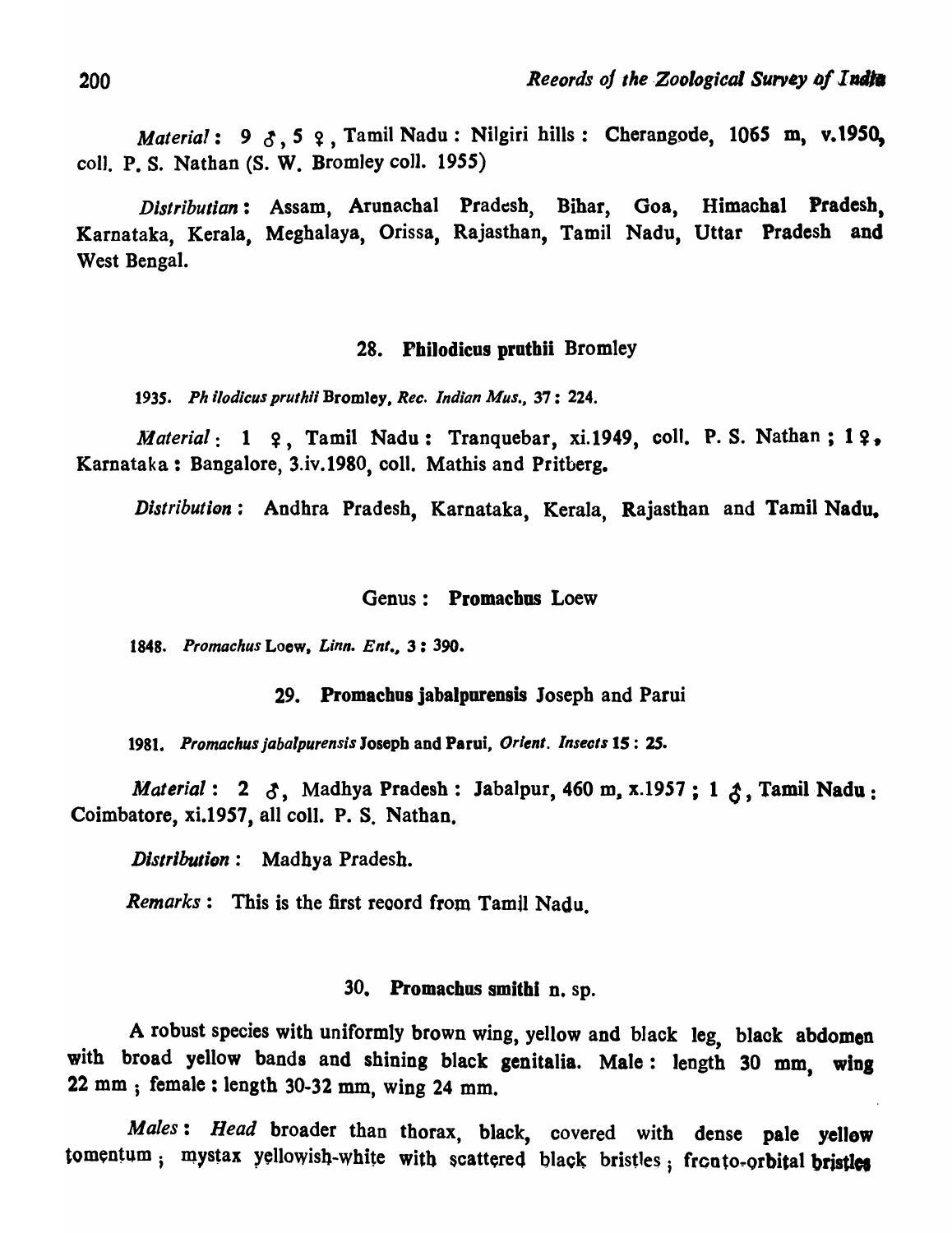black with a few pale yellow pile near base of antenna; ocellar bristles black; postcranium with pale yellow pile: postocular bristles and bristles of postgena pale yellow. Antenna black, pedicel and base of first flagellomere pale yellow, scape and first flagellomere equal in length, arista as long as combined length of scape and pedicel. Palpus and proboscis black, the former with black and yellow bristles, the latter with fong black and pale yellow pile.

Thorax black with dark brown tomentum; pronotum with pale yellow pile and a few scattered black pile and bristles; scutum without distinct mediolongitudinal stripes. vestiture black; chaetotaxy: notopleurals 2, supra-alars 3, post-alars 3, dorsocentrals 4 extending from behind transverse suture; scutellum with scattered black pile on disc, a few pale yellow pile at corner, border with six long black bristles and anterior to them with a row of six black bristles; katepisternum and anepisternum with long pale yellow and black pile; meron with long, pale yellow pile. HaItere dark brown.

Legs black and yellow; femora black except pale yellow posteriorly at apex, fore and mid femora with a row of ventral black bristles and a few scattered dorsal



Fig. 2: *Promachu9 smlthl* D. sp.

black bristles, hind femur with a row of ventral and a row of anterodorsal black bristles; tibiae yellow with dark apices, pile black ventrally, fore pair with two rows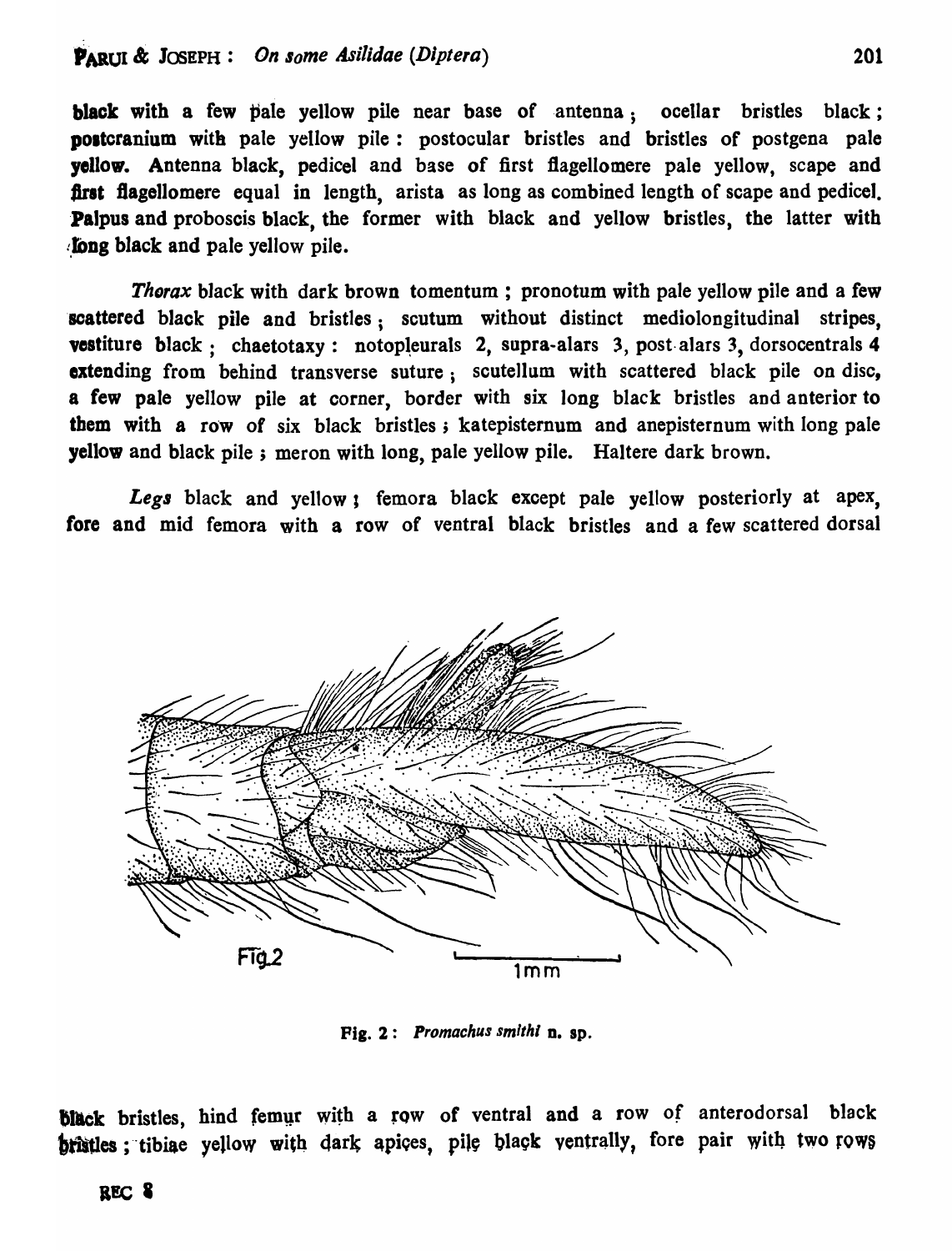of small dorsal black bristles, other two pairs with scattered black bristles.

*Wing* brown, first submarginal cell with a grey streak.

*Abdomen* black, terga 1-3 with long pale yellow pile laterally which being dense on first tergum, each tergum with a band of yellow tomentum at posterior margin which gradually diminishes in breadth posteriorly. Male genitalia (Fig. 2) shining black with similar pile.

*Females:* Similar but with the following differences: first fiagellomere smaller than scape; genitalia black, tergum 8 elongate, cercus rectangular, shorter than tergum 9.

*Remarks*: The species is closely similar to *Promachus yerburiensis* Ricardo but differs from it by the robust size, absence of long white pile on femora and details of male genitalia.

The species is named in honour of the collector, Mr. M. E. Smith.

*Material*: Holotype:  $\delta$ , Tamil Nadu: Madras, 30.viii.1947. Paratypes: 1  $\delta$ . Madras, 4.ix.1947; 1 ?, Madras, 18.viii.1947; 1 ?, Madras, 21.viii.1947; 1 ?, Madras, 22.viii.1947; 1 ?, Madras, 23.viii.1947; 1 ?, Madras, 24.viii.1947; 1 ?, Madras, 28.viii.1947; 1 º, Madras, 1.ix.1947; 1 º, Madras, 2.ix.1940, 1 º, Madras, 3.ix.1947; 1 º Madras, 4. viii.1940; 1 º, Madras, 4. ix.1940, all coll. M. E. Smith. All S. W. Bromley collection, 1955.

#### Genus: Trichomachimus Engel

*1933. Trichomachimus* Engel. *Ark. zool.,* (A) 25 (22) : 10.

# 31. Trichomachimus 0 mani n. sp.

A rather large golden-yellow and black species with infuscated wing and reddish yellow and black legs. *Male* length 25 mm, wing 18 mm.

*Male: Head black with greyish-yellow and yellowish-white tomentum; mystax* pale yellow with a few black bristles above and on sides up to middle; fronto-orbital bristles black and pale yellow; ocellar bristles black; postcranium with a· few black bristles above, rest pale yellow; post-ocular bristles pale yellow, postgena with dense pale yellow long pile. Antennal scape black with black and pale yellow bristles, pedicel palo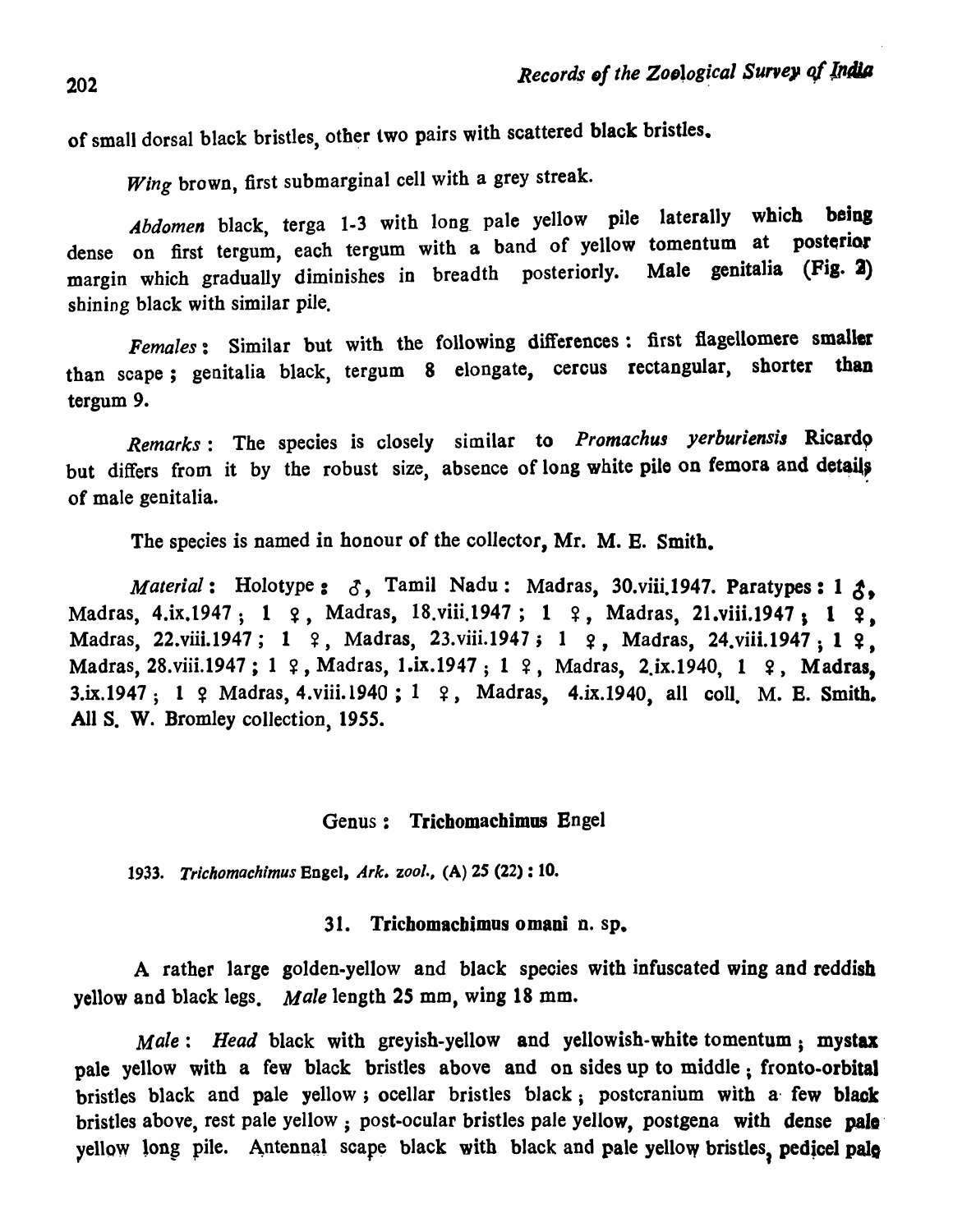yellow with black bristles, first fiagellomere more than twice the length of pedicel and equal to arista. PaJpus and proboscis black with black bristles on the former and pale yellow pile on the latter.

*Thorax* black, grey tomentose; pronotum with long pale yellow phile ; scutum with lateral yellowish-grey pollinose stripe; chaetotaxy: posthumerals 2, notopleurals 2,



Fia. 3: *Trichomachimus omanl* D. sp.

supra-alars 5, post-alars 3, acrostichals absent, post-sutural dorsocentrals many; vestiture and bristles black; scutellar disc with black bristly pile and some pale yellow pile, border with a row of black bristles; katapisternum with long, fine pile; anepisternum with black and pale yellow bristles; meron with long, stout bristly pile. Haltere reddish-yellow.

Legs black and reddish-yellow, femur black with black bristles and predominant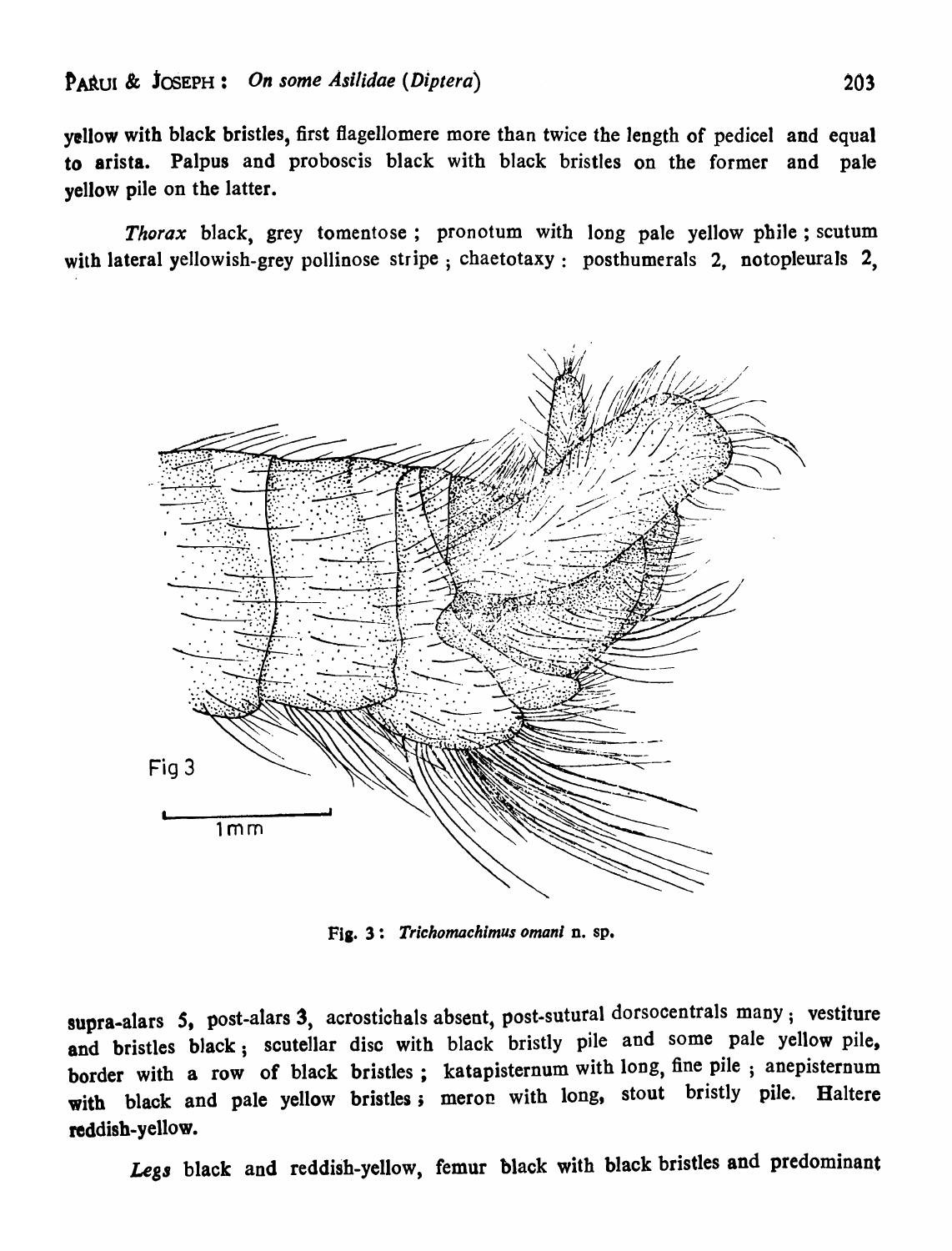pale yellow pile, fore and hind femora with a row of posterodorsal bristles, mid fomur without distinct row of bristles; tibia reddish-yellow, fore tibia ventrally with mixed long pale yellow and black bristly pile, a row of anteroventral bristles on basal half, a row of dorsal bristles on apical half and another row of ventral bristles on apical half; ventral pile of mid tibia lesser and with two rows of dorsal and two rows of ventral bristles on apical half; hind tibia bare of ventral pile and with two rows of dorsal bristles; vestiture predominantly black.

*Wing* dark brown but hyaline from base to posterior cells.

*Abdomen* black with golden-yellow pile; all terga with pale yellow pile laterally which gradually reduce in length towards tip. Male genitalia (Fig. 3) black with pale-pellow bristly pile, eighth sternum slightly produced with dense yellow and black bristly pile.

*Material: Holotype* 0, Himachal Pradesh: Dalhousie, 21.vi.1961, coli. P. W. Oman.

*Remarks:* The species is closely similar to *Trichomachimus basalis* Oldroyd but differs from it by the pale yellow and black mytax; all coxae with pale yellow pile; uniformly reddish-yellow tibia and details of male genitalia. It also resembles to T. *opulentus* (Walker) but differs in the colouration of pile on scutellum and fore tibia, and shape of eighth sternum. The species is named after the collector, Mr. P. W. Oman.

# **SUMMARY**

Thirty two species of Asilidae belonging to 18 genera are dealt with including three new species: *Machimus nilgiriensis*, *Promachus smithi* and *Trichomachimus omani*. Distributional records of all the species are given from India.

## ACKNOWLEDGEMENTS

We are grateful to Dr. Lloyd Knutson and Mr. Gary, F. Hevel of Smithsonian Institution for loan of this collection of Asilidae for study. Our thanks are extended to Dr. A.K. Ghosh, Director, Zoological Survey of India for facilities for doing the work and to Dr. S. K. Tandon, Scientist-SF and Dr. M. Datta, Scientist-SB of the same department for encouragements. We are indebted to Prof. A. G. Scarbrough, Deptt. of Biological Sciences, Towson University, Towson, U. S. A. for critically going tbrousb the manuscript and offering valuable suggestions.